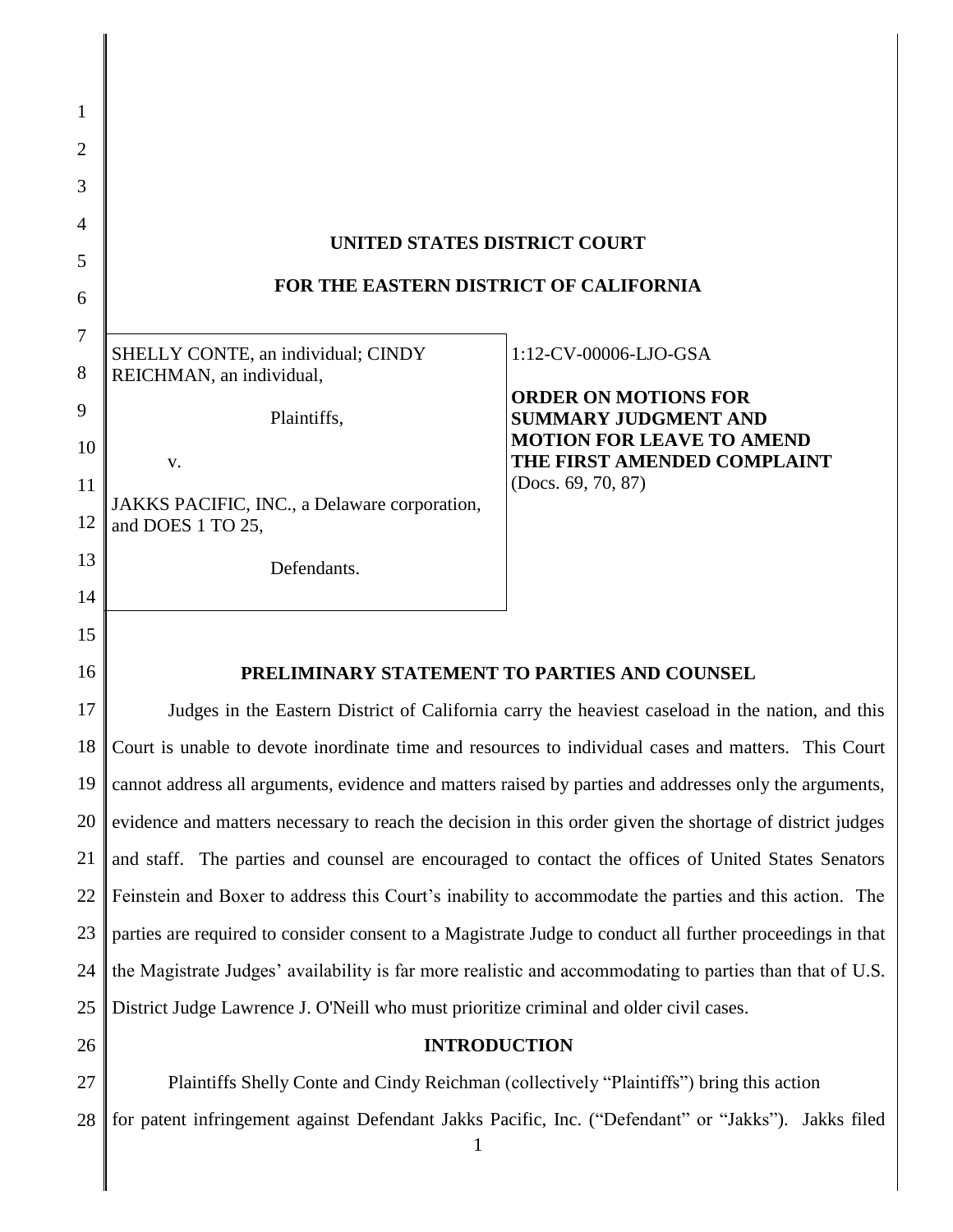2 3 4 5 6 counterclaims against Plaintiffs for declaratory relief and for common law violations. Plaintiffs and Jakks each have filed a motion for summary adjudication of the infringement claims. Plaintiffs also move this Court for leave to amend Plaintiffs' first amended complaint. Upon careful consideration of the parties' submissions and the entire record in this case, the Court DENIES Plaintiffs' motion for summary adjudication and GRANTS Jakks' motion for summary adjudication. The Court also DENIES WITH PREJUDICE Plaintiffs' motion to amend the operative complaint.

## **BACKGROUND**

#### **A. Facts**

9 10 11 12 13 14 Plaintiffs are the exclusive licensees of all right, title, and interest in United States Patent No. 6,494,457 ("'457 patent") issued by the United States Patent and Trademark Office on December 17, 2002. The '457 patent relates to (1) an object that is capable of being hidden, (2) a transmitter unit associated with the hidden object, and (3) a seeker unit containing a receiver with means for calculating the distance between the seeker unit and the transmitter unit and changes in that distance. The '457 patent contains fifteen claims.

15 16 17 Plaintiffs have incorporated the patent into a toy doll that they manufacture, "Hide-N-Seek Hayley," which allows a child to play an interactive game of hide-and-seek by relaying clues to the child based on his or her proximity to the doll.

18 19 20 21 22 23 24 In or around 2005, Jakks began marketing Care Bear dolls under license from the owner of the Care Bears trademark. One of these Care Bear dolls marketed by Jakks is the "Hide 'N Seek Care Bear" doll. Plaintiffs contend that the Hide 'N Seek Care Bear doll infringes Plaintiffs' '457 patent. The Hide 'N Seek Care Bear consisted of: (1) a plush toy doll capable of being hidden; (2) a transmitter device attached to the toy doll; and (3) a seeker unit capable of receiving various clues depending on its proximity to the toy doll. Plaintiffs claim that Defendant's Care Bear doll directly infringes Plaintiffs' '457 patent.

25

## **B. Procedural History**

26 27 28 Plaintiffs filed their original complaint in this case on January 3, 2012. They filed an amended complaint on April 3, 2012. On June 19, 2012, this Court granted in part and denied in part Defendant's motion to dismiss Plaintiffs' amended complaint. Defendant filed an answer and

1

7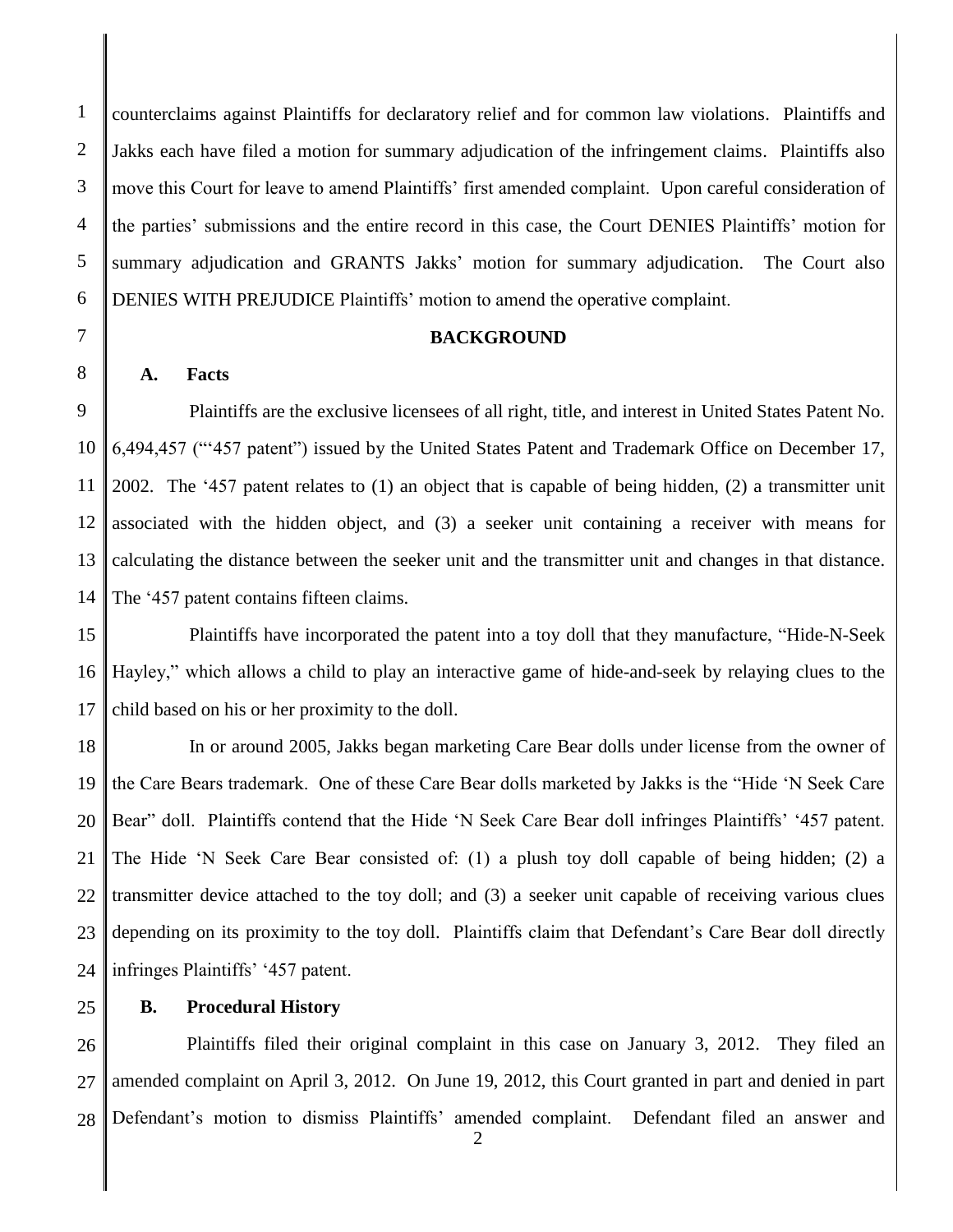1 2 3 4 5 6 7 counterclaims on August 13, 2012. On December 10, 2012, this Court granted in part and denied in part Plaintiffs' motion to dismiss Defendant's counterclaims. Defendant filed amended counterclaims on December 13, 2012, and Plaintiffs filed an answer on January 2, 2013. On August 29, 2013, and August 30, 2013 Plaintiffs and Defendant respectively filed the instant motions for summary adjudication as to the direct infringement claims in Plaintiffs' amended complaint.<sup>1</sup> Plaintiffs and Defendant filed respective oppositions on September 26, 2013 and replies on October 3, 2013. On October 29, 2013, Plaintiffs filed a motion for leave to amend the first amended complaint.

# **DISCUSSION**

# **Motion for Summary Judgment**

# **A. Legal Standard**

11 12 13 14 Fed .R. Civ. P. 56(b) permits a "party against whom relief is sought" to seek "summary judgment on all or part of the claim." "A district court may dispose of a particular claim or defense by summary judgment when one of the parties is entitled to judgment as a matter of law on that claim or defense." *Beal Bank, SSB v. Pittorino*, 177 F.3d 65, 68 (1st Cir. 1999).

15 16 17 18 19 20 21 Summary judgment is appropriate when there exists no genuine issue as to any material fact and the moving party is entitled to judgment as a matter of law. Fed. R. Civ. P. 56(c)(2); *Matsushita Elec. Indus. v. Zenith Radio Corp*., 475 U.S. 574, 587 (1986); *T.W. Elec. Serv., Inc. v. Pacific Elec. Contractors Assn*., 809 F.2d 626, 630 (9th Cir. 1987). The purpose of summary judgment is to "pierce the pleadings and assess the proof in order to see whether there is a genuine need for trial." *Matsushita Elec*., 475 U.S. at 586, n. 11; *International Union of Bricklayers v. Martin Jaska, Inc*., 752 F.2d 1401, 1405 (9th Cir. 1985).

22 23 The evidence of the party opposing summary judgment is to be believed and all reasonable inferences that may be drawn from the facts before the court must be drawn in favor of the opposing party. *Anderson v. Liberty Lobby, Inc.,* 477 U.S. 242, 255 (1986); *Matsushita*, 475 U.S. at 587. The inquiry is "whether the evidence presents a sufficient disagreement to require submission to a jury or whether it is so one-sided that one party must prevail as a matter of law." *Anderson*, 477 U.S. at 251–

 $\overline{a}$ 

8

9

<sup>28</sup>  $<sup>1</sup>$  This Court previously granted Defendant's motion to dismiss Plaintiffs' indirect infringement claim. Defendant's</sup> counterclaims are not a part of this summary judgment proceeding.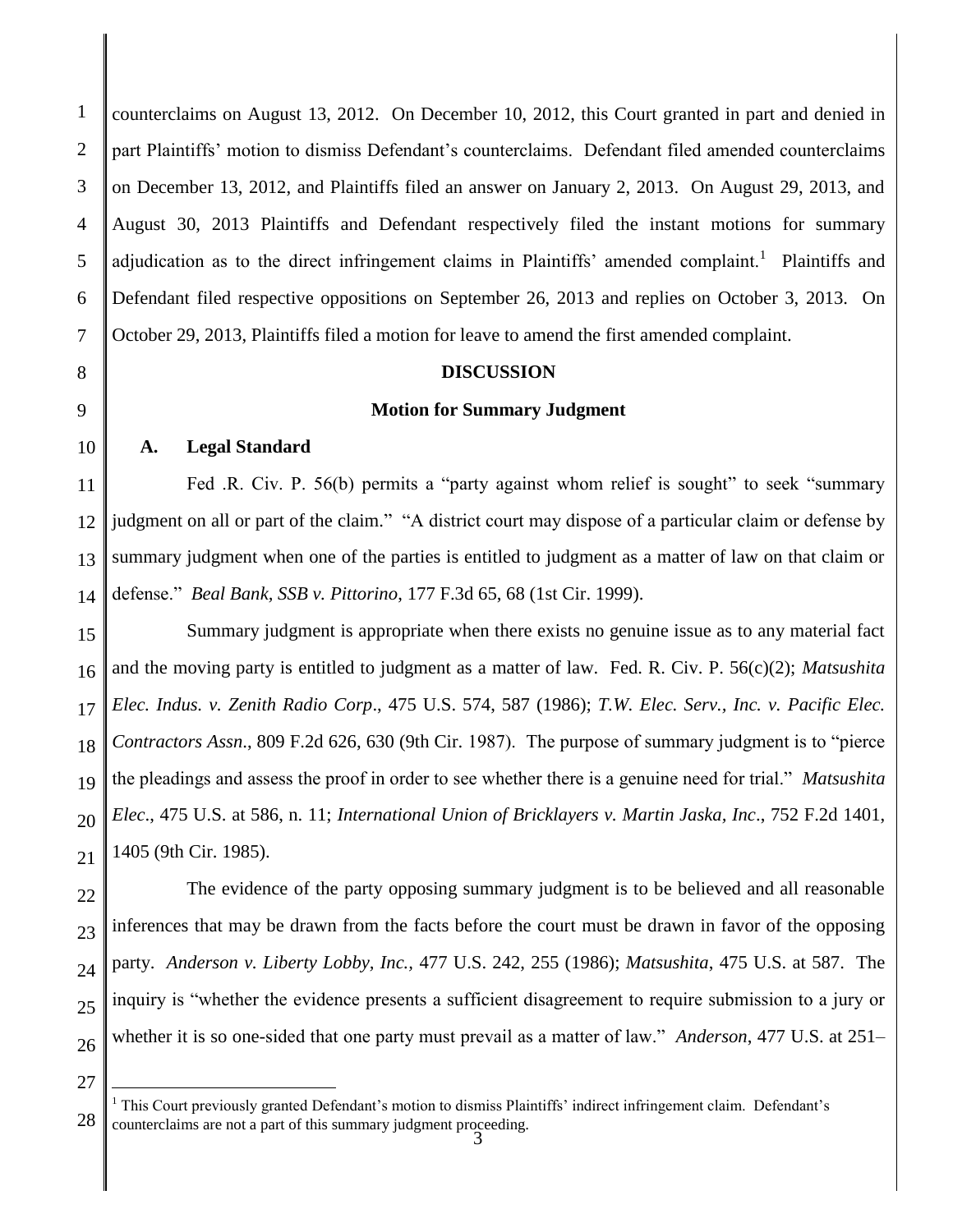1 252.

2

3

4

5

6

7

8

9

10 11 To carry its burden of production on summary judgment, a moving party "must either produce evidence negating an essential element of the nonmoving party's claim or defense or show that the nonmoving party does not have enough evidence of an essential element to carry its ultimate burden of persuasion at trial." *Nissan Fire & Marine Ins. Co. v. Fritz Companies*, Inc., 210 F.3d 1099, 1102 (9th Cir. 2000); *see, High Tech Gays v. Defense Indus. Sec. Clearance Office*, 895 F.2d 563, 574 (9th Cir. 1990). "[T]o carry its ultimate burden of persuasion on the motion, the moving party must persuade the court that there is no genuine issue of material fact." *Nissan Fire*, 210 F.3d at 1102; *see High Tech Gays*, 895 F.2d at 574. "As to materiality, the substantive law will identify which facts are material. Only disputes over facts that might affect the outcome of the suit under the governing law will properly preclude the entry of summary judgment." *Anderson*, 477 U.S. at 248.

12 13 14 15 16 17 18 19 20 21 22 "If a moving party fails to carry its initial burden of production, the nonmoving party has no obligation to produce anything, even if the nonmoving party would have the ultimate burden of persuasion at trial." *Nissan Fire*, 210 F.3d at 1102–1103; *see, Adickes v. S. H. Kress & Co*., 398 U.S. 144, 160 (1970). "If, however, a moving party carries its burden of production, the nonmoving party must produce evidence to support its claim or defense." *Nissan Fire*, 210 F.3d at 1103; *see, High Tech Gays*, 895 F.2d at 574. "If the nonmoving party fails to produce enough evidence to create a genuine issue of material fact, the moving party wins the motion for summary judgment." *Nissan Fire*, 210 F.3d at 1103; *see Celotex Corp. v. Catrett*, 477 U.S. 317, 322 (1986) ("Rule 56(c) mandates the entry of summary judgment, after adequate time for discovery and upon motion, against a party who fails to make the showing sufficient to establish the existence of an element essential to that party's case, and on which that party will bear the burden of proof at trial.")

23 24 25 26 27 28 "But if the nonmoving party produces enough evidence to create a genuine issue of material fact, the nonmoving party defeats the motion." *Nissan Fire*, 210 F.3d at 1103; *see, Celotex*, 477 U.S. at 322. "The amount of evidence necessary to raise a genuine issue of material fact is enough 'to require a jury or judge to resolve the parties' differing versions of the truth at trial.'" *Aydin Corp. v. Loral Corp*., 718 F.2d 897, 902 (9th Cir. 1983) (quoting *First Nat'l Bank v. Cities Service Co*., 391 U.S. 253, 288–289, 88 S.Ct. 1575, 1592, 20 L.Ed.2d 569 (1968)). "The mere existence of a scintilla of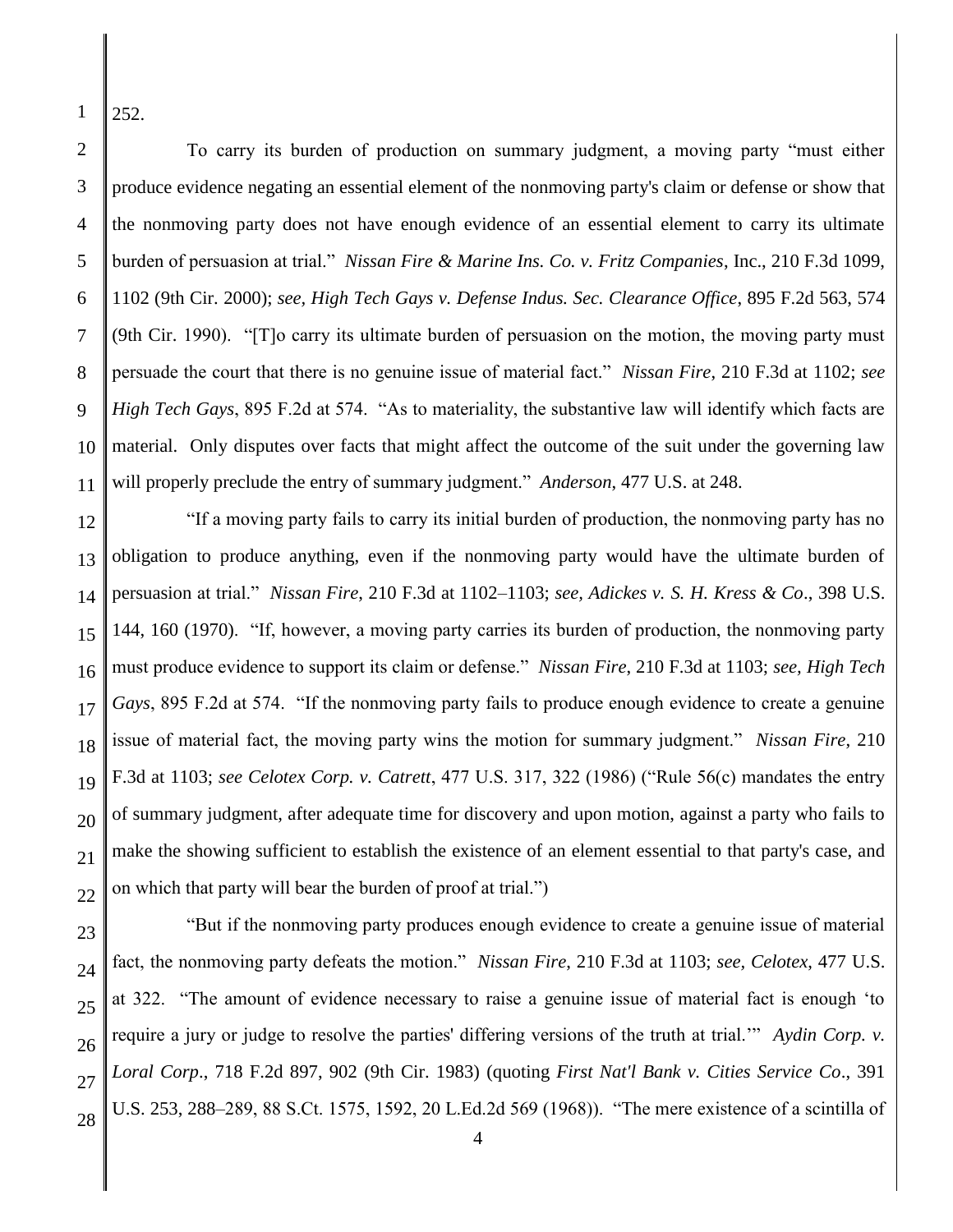evidence in support of the plaintiff's position will be insufficient." *Anderson*, 477 U.S. at 252.

"In cases that involve ... multiple causes of action, summary judgment may be proper as to some causes of action but not as to others, or as to some issues but not as to others, or as to some parties, but not as to others." *Barker v. Norman*, 651 F.2d 1107, 1123 (5th Cir. 1981); *see also, Robi v. Five Platters*, Inc., 918 F.2d 1439 (9th Cir. 1990); *Cheng v. Commissioner Internal Revenue Service*, 878 F.2d 306, 309 (9th Cir. 1989). A court "may grant summary adjudication as to specific issues if it will narrow the issues for trial." *First Nat'l Ins. Co. v. F.D.I.C*., 977 F.Supp. 1051, 1055 (S.D. Cal. 1977).

**B. Analysis**

10 11 12 13 14 15 Each party moves this Court to grant summary adjudication in its favor as to Plaintiffs' direct infringement claims. Plaintiffs argue that Defendant's Care Bear doll directly infringes on Claim 9 of Plaintiffs' '457 patent. Specifically, Plaintiffs allege that the Care Bear doll infringes the "calculating means" element of Claim 9. Defendant asserts that said element of Claim 9 of Plaintiffs' '457 patent is invalid as obvious. Defendant further argues that Defendant's Care Bear doll does not directly infringe on Claim 9.

16

## **1. Obviousness**

17 18 19 20 The Patent Act makes clear that "[a] patent shall be presumed valid" and that "[t]he burden of establishing in-validity of a patent or any claim thereof shall rest on the party asserting such invalidity." 35 U.S.C. § 282. "[A]n invalidity defense [must] be proved by clear and convincing evidence." *Microsoft Corp. v. i4i Ltd. P'ship*, 131 S. Ct. 2238, 2242 (2011).

21 22 23 24 25 26 27 28 5 Under 35 U.S.C. § 103, a patent is invalid as obvious "if the differences between the claimed invention and the prior art are such that the claimed invention as a whole would have been obvious before the effective filing date of the claimed invention to a person having ordinary skill in the art to which the claimed invention pertains." A determination of "obviousness" rests upon the following factual findings: (1) the scope and content of the prior art; (2) the differences between the claimed invention and the prior art; (3) the level of ordinary skill in the art; and (4) any relevant secondary considerations, including commercial success, long felt but unsolved needs, and failure of others (collectively, the "*Graham* factors"). *Graham v. John Deere Co*., 383 U.S. 1, 17 (1966).

3

4

5

6

7

8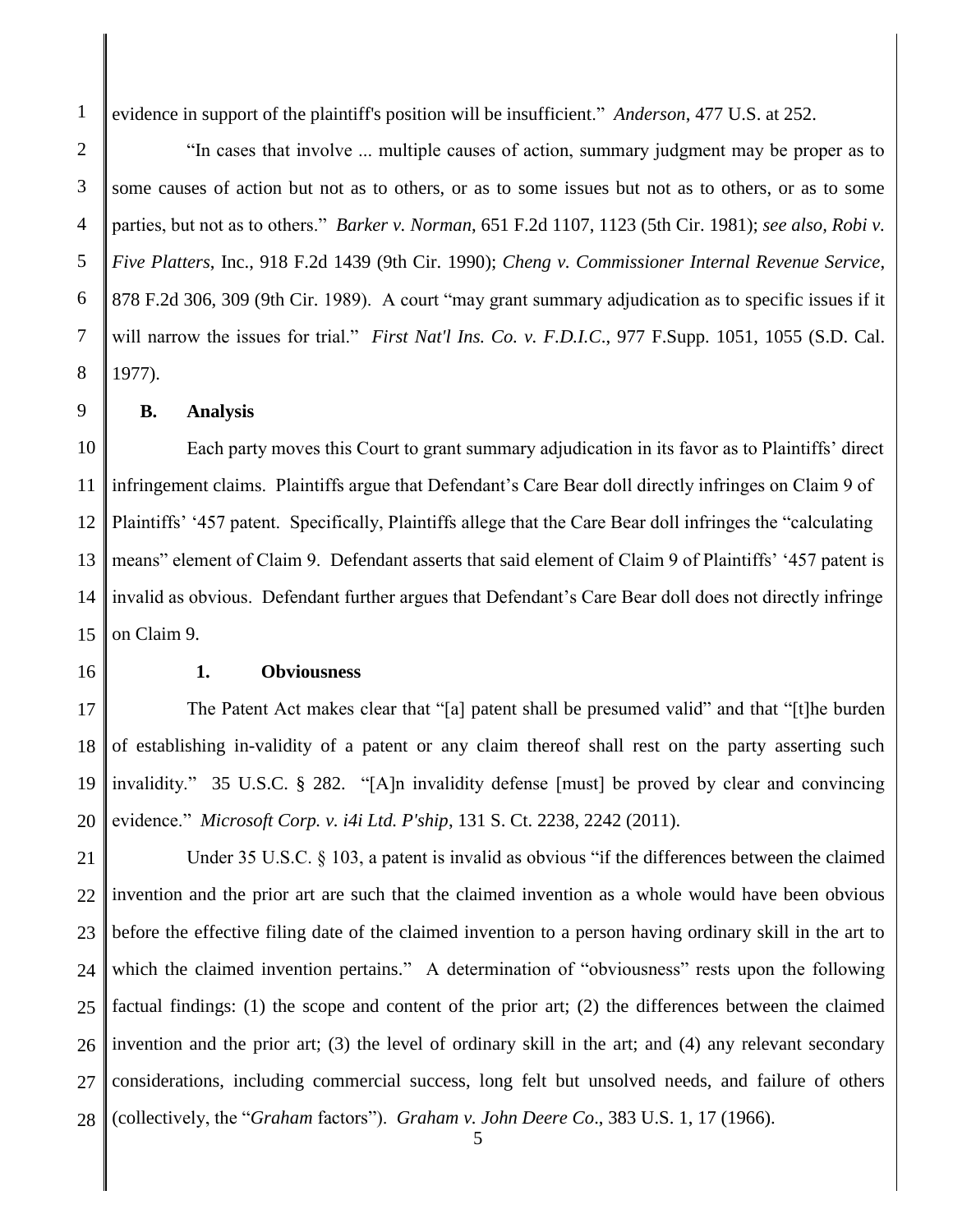Though a court must base its obviousness determination on these factual findings, the question of whether a patent is obvious is ultimately a question of law. *KSR Int'l v. Teleflex Inc*., 550 U.S. 398, 427 (2007); *Graham*, 383 U.S. at 17.

"The claims of a patent must 'particularly (point) out and distinctly (claim) the subject matter which the applicant regards as his invention.'" *Palmer v. Orthokinetics, Inc*., 611 F.2d 316, 322 (9th Cir. 1980) (quoting 35 U.S.C. § 112). '"Courts can neither broaden nor narrow the claims to give the patentee something different from what he has set forth.'" *Id*. (quoting *Autogiro Co. v. United States*, 384 F.2d 391, 396 (1967)).

9

# **i. "Calculating means" element**

10 11 12 13 14 15 16 As discussed above, the '457 patent relates to (1) an object that is capable of being hidden, (2) a transmitter unit associated with the hidden object, and (3) a seeker unit containing a receiver and a means for calculating the distance between the seeker unit and the transmitter unit and differences in that distance. Specifically, Claim 9 of the '457 patent discloses, in relevant part, "said seeker unit comprising a calculating means for determining a first distance between the seeker unit and said object, a second distance between said seeker unit and said object, and a relative change in distance[.]" (Doc. 15, Exh. 1, p. 10).

17 18 19 20 Defendants interpret the "calculating means" element as a means-plus-function limitation. Plaintiffs assert that Claim 9 "is not concerned with the how or the means of calculating a distance[.]" (Doc. 69, p. 10). Rather, "the claimed invention simply requires that the game determine at least a first and a second distance and determine a relative chance in distance." *Id*.

21 22 23 24 25 26 27 28 "[T]he words of a claim 'are generally given their ordinary and customary meaning.'" *Phillips v. AWH Corp*., 415 F.3d 1303, 1312 (Fed. Cir. 2005) (citing *Vitronics Corp. v. Conceptronic, Inc*., 90 F.3d 1576, 1582 (Fed. Cir. 1996)). "[T]he ordinary and customary meaning of a claim term is the meaning that the term would have to a person of ordinary skill in the art in question at the time of the invention[.]" *Id*. "In some cases, the ordinary meaning of claim language as understood by a person of skill in the art may be readily apparent even to lay judges, and claim construction in such cases involves little more than the application of the widely accepted meaning of commonly understood words." *Id*. at 1314 (citing *Brown v. 3M*, 265 F.3d 1349, 1352 (Fed. Cir. 2001) for the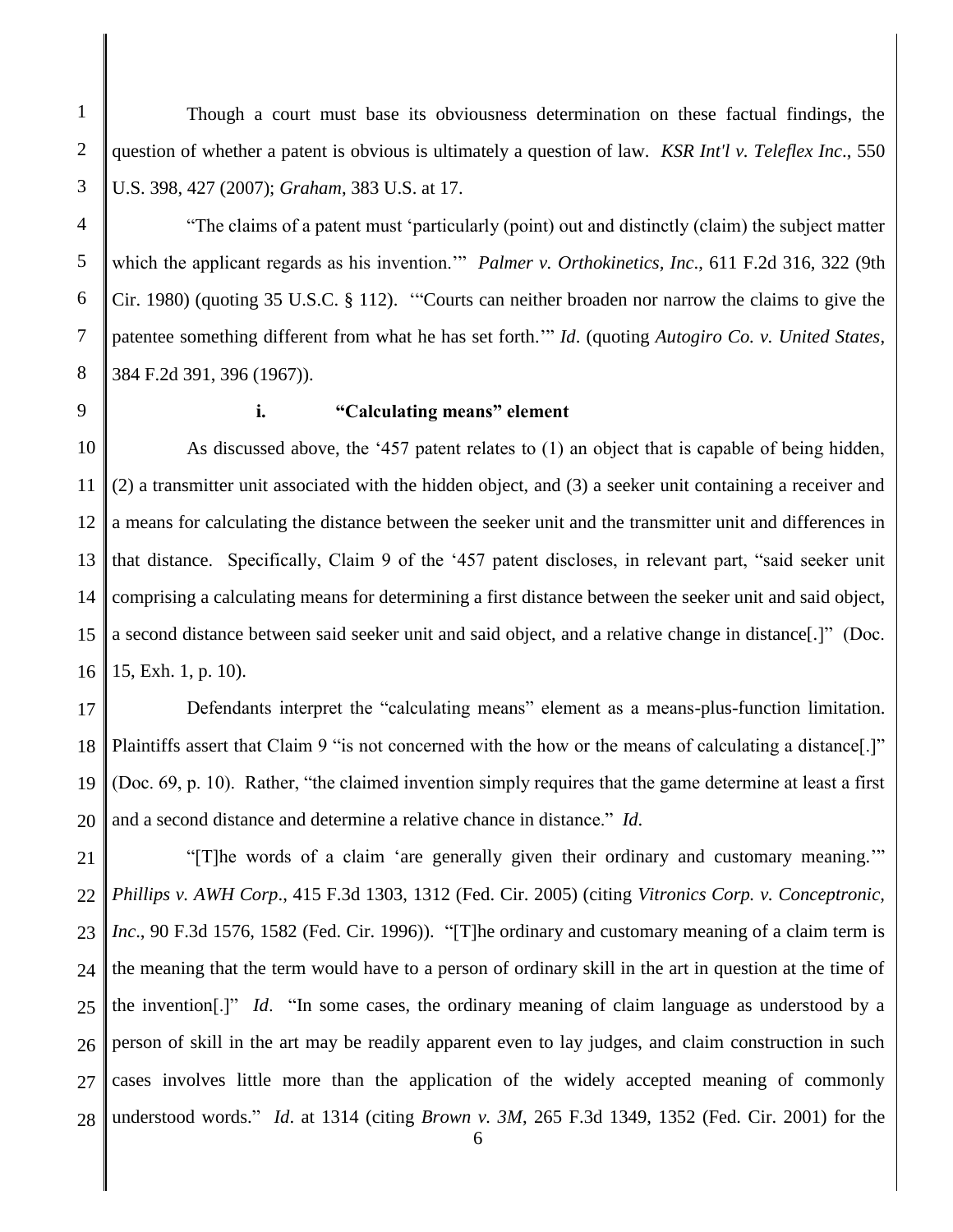1 holding that the claims did "not require elaborate interpretation").

2 3 4 5 6 7 8 9 10 11 12 13 14 15 16 The language of Claim 9 does not involve terms of art and lends itself to ready interpretation by lay judges. As discussed above, the Claim 9 element at issue requires that there be a means for "determining a first distance between the seeker unit and said object, a second distance between said seeker unit and said object, and a relative change in distance." (Doc. 15, Exh. 1, p. 10). Claim 9 contains no language as to how the distances are determined or compared or what specific transmitterreceiver technology is used to make those calculations. Rather, the ordinary meaning of Claim 9's plain language describes a function of a device that determines a first distance between a receiver and a transmitter, a subsequent distance between the receiver and a transmitter, and whether that distance has increased or decreased. Claims 1 and 7 of the '457 patent also support this interpretation of Claim 9 in discussing the determination of a first distance, a second distance, and "comparing said first distance to said second distance to determine a change in distance, and whether said second distance is greater or less than said first distance." *Id*. Neither party submits evidence that contradicts this interpretation. Therefore, this Court construes the portion of Claim 9 at issue here as a function limitation whereby a device determines a first distance between a receiver and a transmitter, a subsequent distance between the receiver and a transmitter, and whether the second distance is greater or less than said first distance.

17

#### **a. Prior Art**

18 19 20 21 22 23 Plaintiffs state in their '457 patent that "[a] number of modern variations of the game of hide and seek have been developed and/or patented to incorporate modern electronic technology into devices to be used to play the game." (Doc. 15, Exh. 1, p. 5). However, Plaintiffs only referenced two prior art patents in their application for the '457 patent. Defendant submitted a number of patents that relate to Plaintiffs' '457 patent and allegedly render Claim 9's "calculating means" element invalid as obvious.

24 25 26 27 28 U.S. Patent 4,935,907 to Mark B. Friedman ("Friedman patent") was filed in 1988 and describes an electronic homing system. The Friedman patent describes its invention as "[a] homing system for directing the user (human or mobile robot) to one of a plurality of objects and/or locations[.]" (Doc. 72, Exh. 9, p. 5). "The remote modules are placed with objects or at locations to which the system user may desire to be led." *Id*. "Typically, the mobile unit is designed to be hand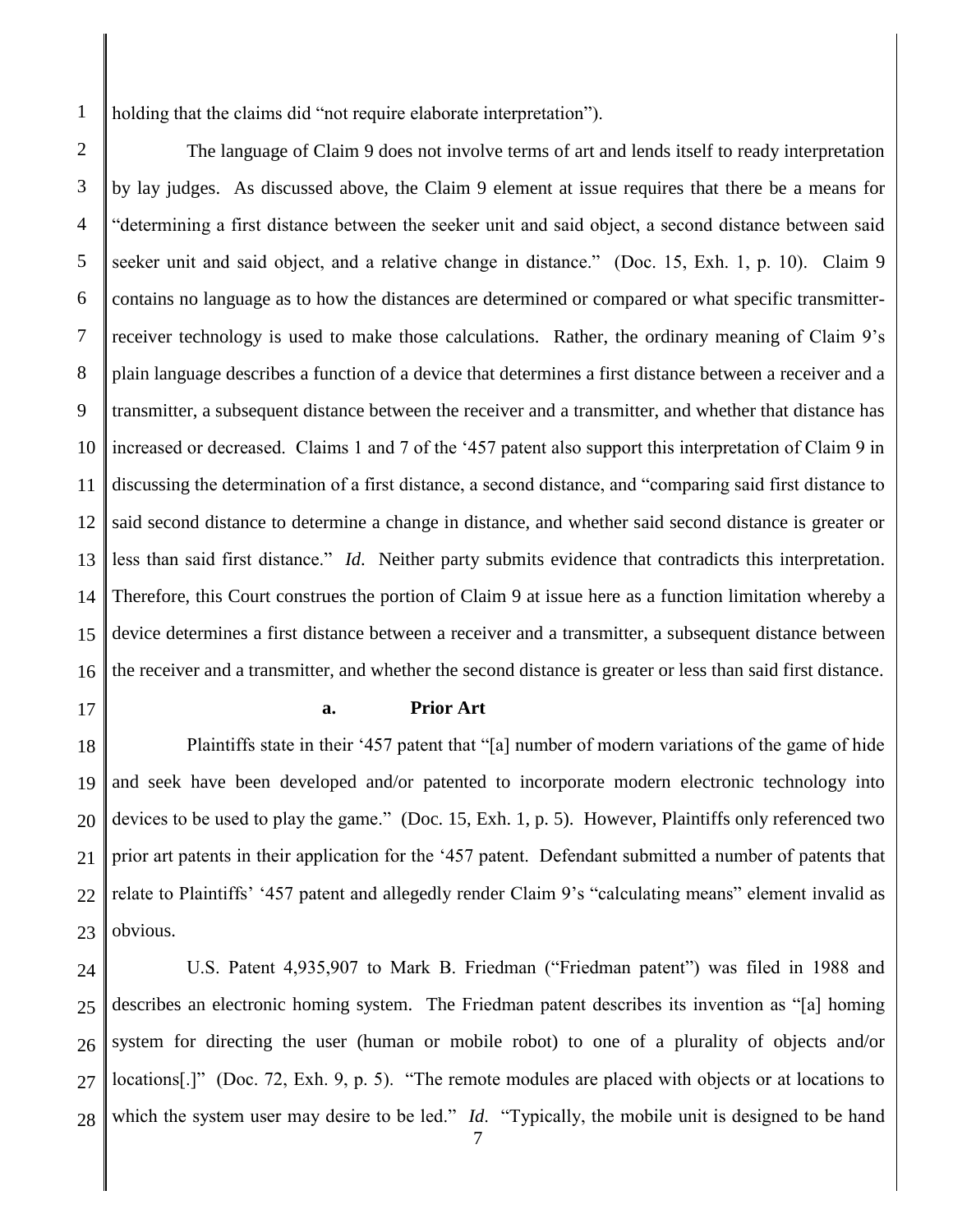1 2 3 4 5 6 held and has a handle." *Id*. "A programmed digital microchip computer generates an internal representation of the distance between the receiving transducer and the selected remote module[.]" *Id*. "The computer compares subsequent representations of the distances to determine if the mobile module is moving closer or farther away from the selected remote module." *Id*. "The mobile module includes an indicator for indicating to the user whether the distance to the selected remote module is increasing or decreasing as the mobile module is moved." *Id*.

7 8 9 10 11 12 Specifically, independent Claim 1 of the Friedman patent discloses "[a] homing system for directing the user to one of a plurality of locations comprising … a mobile module comprising … means for generating an internal representation of the distance between the receiving means and the selected module[,] … means for comparing subsequent representations of the distances, [and] output means indicating to the user whether the distance is increasing or decreasing continuously as the mobile module is moved[.]" *Id*. at p. 10.

13 14 15 16 17 18 U.S. Patent 6,344,797 to Hosny ("Hosny patent") was issued in 1999 and relates to a digital electronic locater. Claims 1, 3, 4, 14, 16, and 17 of the Hosny patent disclose "[a]n apparatus for locating an object/animal/person within a vast area, comprising a portable transmitter unit carried by the searcher or locator and an object/animal mounted or person carried receiver unit … wherein said receiver unit audio and visual alerting means intensity increases as the searcher comes closer to an object/animal/person … being located." (Doc. 72, Exh. 6, pp. 13-14).

19 20 21 22 23 24 25 26 27 28 Plaintiffs name U.S. Patent 6,311,982 to Lebensfeld ("Lebensfeld patent") as a cited reference in their '457 patent. U.S. Patent No. 6,311,982 (filed Feb. 7, 2000). The Lebensfeld patent relates to a "hide and find toy game" using wireless transmitter and receiver technology. *Id*. Claim 1 of the Lebenfeld patent discloses "a first game element to be hidden in a play area" and "a second, portable game element to be carried by a player," where one game element incorporates a wireless transmitter and one game element incorporates a wireless receiver. *Id*. Claim 2 of the Lebensfeld patent discloses "the second portable game element including a wireless receiver having an actuable sound generator to generate a sound informing the player that said second portable game element has been brought closer than a predetermined distance from said first hidden game element[.]" *Id*. Claim 3 of the Lebensfeld patent refers to Claim 2 and discloses that "the wireless receiver receives and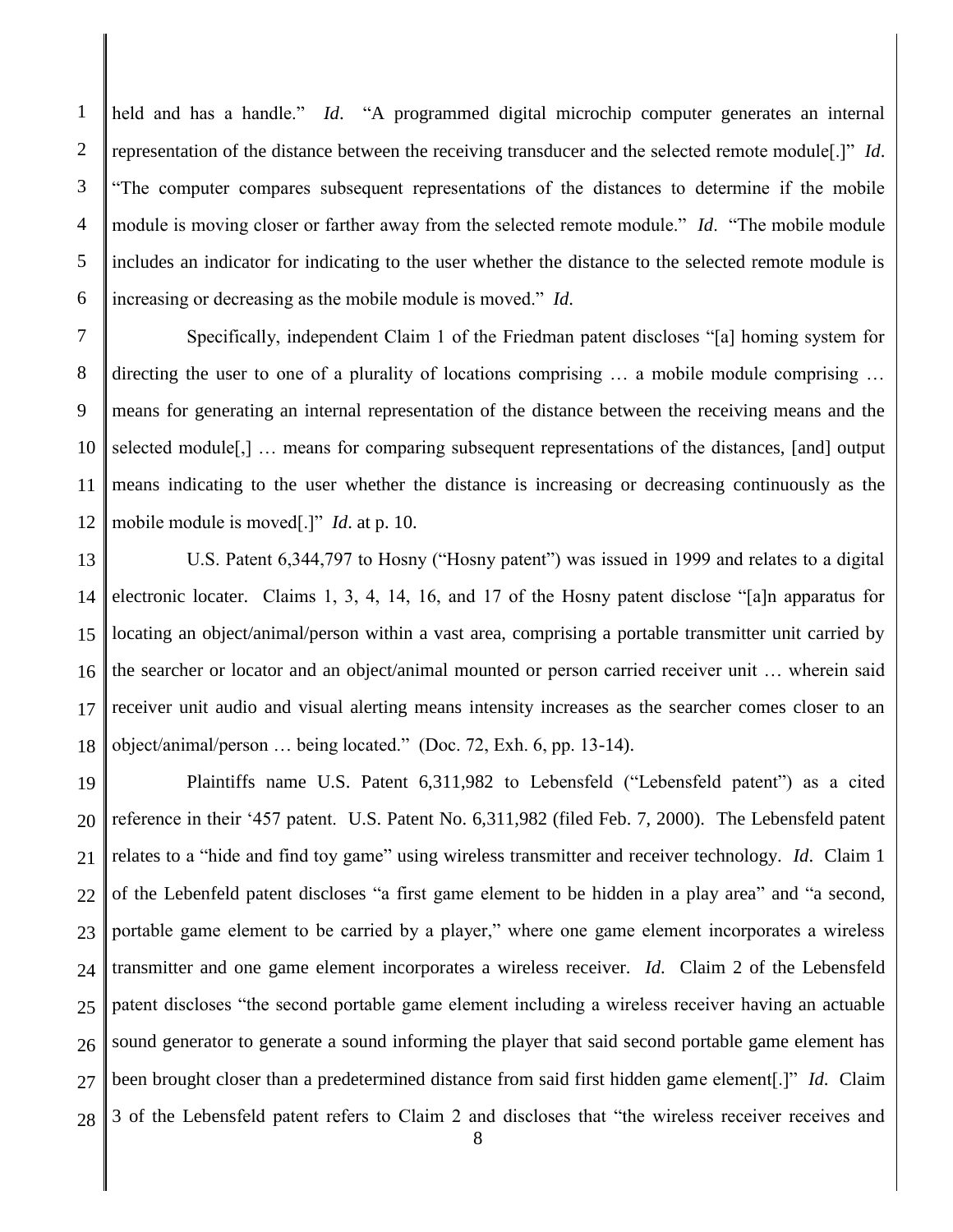compares the transmitted signal with a threshold level to determine whether or not the second portable game element has been brought closer than the predetermined distance from said first hidden game element." *Id.*

1

2

**b. Differences Between Claimed Invention and Prior Art**

On its face, the technology claimed in the 1988 Friedman patent appears to cover the invention claimed in the "calculating means" element of Plaintiffs' Claim 9.

10 11 12 13 14 15 16 17 18 19 20 21 22 23 24 The "calculating means" element of Claim 9 describes the function of a game device that calculates "a first distance between the seeker unit and said [hidden] object, a second distance between said seeker unit and said object, and a relative change in distance[.]" (Doc. 15, Exh. 1, p. 10). The prior art in Claim 1 of the Friedman patent, in relevant part, describes the function of a device that "generat[es] an internal representation of the distance between the receiving means and the selected module[,] … compar[es] subsequent representations of the distances, [and] indicat[es] to the user whether the distance is increasing or decreasing continuously as the mobile module is moved[.]" (Doc. 72, Exh. 9, p. 10). Claim 1 of the Friedman patent therefore discloses a calculating means through which a mobile receiver device determines an initial distance between the receiver unit and the transmitter unit, one or more subsequent distances between the receiver unit and the transmitter unit, and a relative change in that distance. Moreover, Plaintiffs assert and Claim 9's plain language shows that it "is not concerned with the how or the means of calculating a distance[.]" (Doc. 69, p. 10). Therefore, even if the technology used in the Friedman patent differs from that in the '457 patent, the '457 patent's "calculating means" element is still invalid as obvious because it "simply requires that the [invention] determine at least a first and a second distance and determine a relative chance in distance." *Id*. Further, like the '457 patent, the Friedman patent's mobile receiver unit indicates to the user whether the distance between the receiver unit and the transmitter unit is increasing or decreasing as user moves the mobile receiver unit.

25 26 27 28 Plaintiffs' only argument in opposition to this is an attempt to distinguish the Friedman patent by arguing that, unlike the Friedman patent, Plaintiffs' '457 patent "discloses how to use known methods of determining distances using a transmitter, a receiver, and a computing device in order to make an enhanced Hide 'N Seek game." (Doc. 81, p. 22). However, Plaintiffs' claim in this action is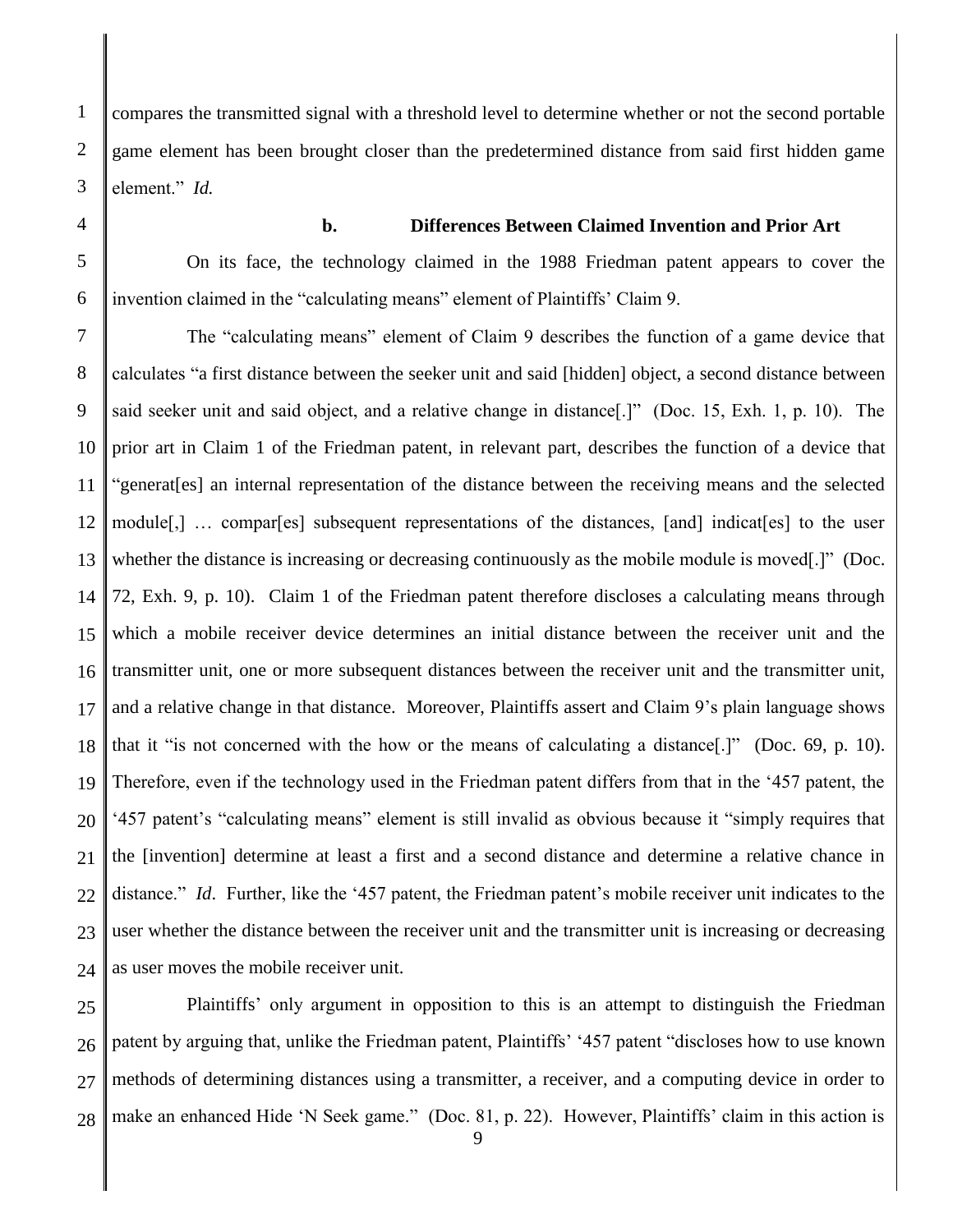1 2 3 4 5 6 that Defendant's Care Bear doll infringes on the "calculating means" element of Claim  $9$ .<sup>2</sup> In fact, Plaintiffs' arguments and evidence in its summary adjudication filings focus on the technical functionality of Defendant's product to show that the mobile receiver unit incorporated in the Care Bear doll determines a first, a second distance, and a relative chance in distance, and therefore infringes the "calculating means" element of Claim 9 of the '457 patent. As discussed above, the Friedman patent renders the "calculating means" element obvious if not duplicative.

7 8 9 10 11 12 13 14 15 16 Plaintiffs at no point claim that Defendant infringes Plaintiffs' application of known transmitter-receiver technology to make an enhanced hide-and-seek game. As Plaintiffs themselves acknowledge in their '457 patent, "[a] number of modern variations of the game of hide and seek have been developed and/or patented to incorporate modern electronic technology into devices to be used to play the game." (Doc. 15, Exh. 1, p. 5). Further, Plaintiffs gain no ground by pointing out that their patent pertains to a hide-and-seek game while the Friedman patent does not. As the Federal Circuit has made clear, "[t]he scope of what is taught by a prior art apparatus extends not only to the apparatus itself, but also to the obvious methods of use suggested by the structure of that apparatus." *Dow Chem. Co. v. Mee Indus., Inc.*, 341 F.3d 1370, 1375 (Fed. Cir. 2003) (citing *In re Lonardo*, 119 F.3d 960, 968 (Fed. Cir. 1997)).

17

 $\overline{a}$ 

# **c. Other** *Graham* **Factors**

18 19 20 The determination of obviousness also involves findings as to the level of ordinary skill in the art and any relevant secondary considerations, including commercial success, long felt but unsolved needs, and failure of others. *Graham*, 383 U.S. at 17.

21 22 23 24 25 26 "To determine the level of ordinary skill in the art, courts must consider the educational level of the inventor, the educational level of those who work in the relevant industry, and the sophistication of the technology involved." *Tokyo Keiso Co., Ltd. v. SMC Corp*., 533 F. Supp. 2d 1047, 1059 (C.D. Cal. 2007) *aff'd*, 307 F. App'x 446 (Fed. Cir. 2009) (citing *Ryko Mfg. Co. v. Nu–Star, Inc*., 950 F.2d 714, 719 (Fed. Cir. 1991)). The parties make no arguments and submit no evidence as to the educational level either of the inventors or of those who work in the relevant industry. Defendant

<sup>27</sup> 28  $2$  It appears that Plaintiffs attempt to claim Defendant's product infringed on a functionality element of Plaintiffs' patent while admitting that said function is a "known method" of determining distances using a transmitter-receiver technology. (Doc. 81, p. 22).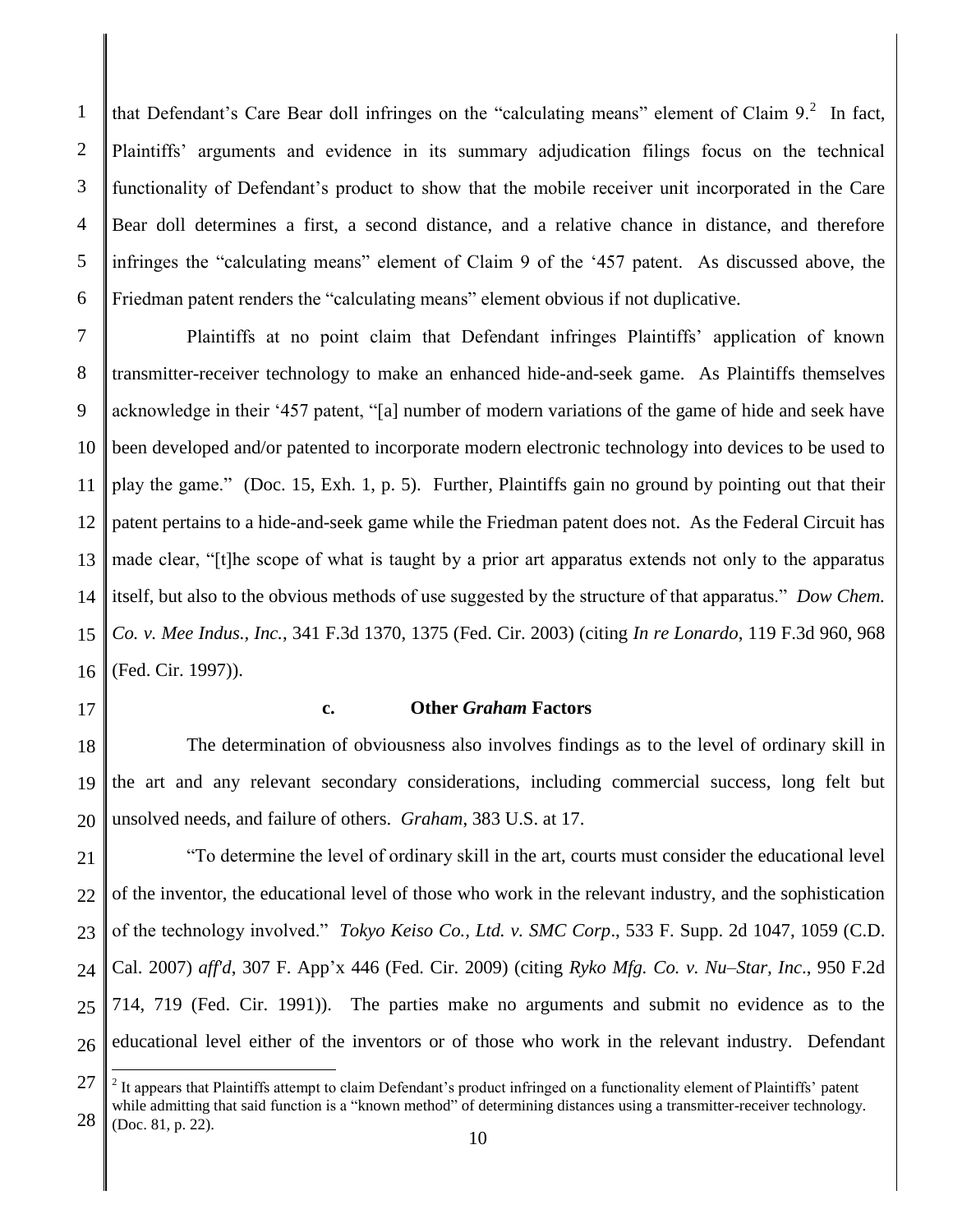1 2 3 4 5 6 7 8 9 10 11 submitted patents that allegedly relate to the technology involved in Claim 9 of Plaintiffs' '457 patent. A review of those patents show the technology involved in Claim 9 to be relatively rudimentary. Most if not all of the related patents describe technology that is more sophisticated than the technology involved in Claim 9. For example, the digital electronic locater described in the Hosny patent uses transmitter-receiver technology not only to alert the searcher as he or she gets closer to the object being located, but also to "provide information to the searcher regarding the direction of an object/animal/person" being located as well as to "provide information to the person being searched regarding the direction of the searcher" where the object being located is a person. (Doc. 72, Exh. 6, p. 10). Further, Plaintiffs themselves acknowledge that the '457 patent involves only "known methods of determining distances using a transmitter, a receiver, and a computing device. <sup>[1]</sup> (Doc. 81, p. 22). Therefore, this factor weighs in favor of obviousness.

12 13 14 15 16 17 18 19 20 21 The parties make no arguments and submit no evidence about the commercial success of Plaintiffs' invention or the failure of others. Plaintiffs attempt to argue that their invention solves a problem of adults having to play hide-and-seek with children by enabling the game to be played by one player once the toy is hidden. (Doc. 15, Exh. 1, p. 6). However, the application of the technology described in many of the related patents to a hide-and-seek game also would enable a single player to seek the hidden object or objects once they are hidden. In fact, the Friedman patent's invention not only would allow the game to be played by just a seeker once the object is hidden, but also would allow the game to be played by just a "mobile robot." (Doc. 72, Exh. 9, p. 5). Therefore, this factor is insignificant to the obviousness analysis here. To the extent it holds any weight, it weighs in favor of a finding of obviousness.

22 23 24 25 26 27 Because an analysis of the *Graham* factors shows by clear and convincing evidence that the Plaintiffs' patent as to Claim 9's "calculating means" element is obvious, the '457 patent as to that element is invalid. In light of the patent's invalidity, the parties' arguments and evidence show no genuine issue of material fact as to Plaintiffs' infringement claims that necessitates a trial. Therefore, Plaintiffs' motion for summary adjudication is DENIED and Defendant's motion for summary adjudication is GRANTED.

28

# **2. Direct Infringement**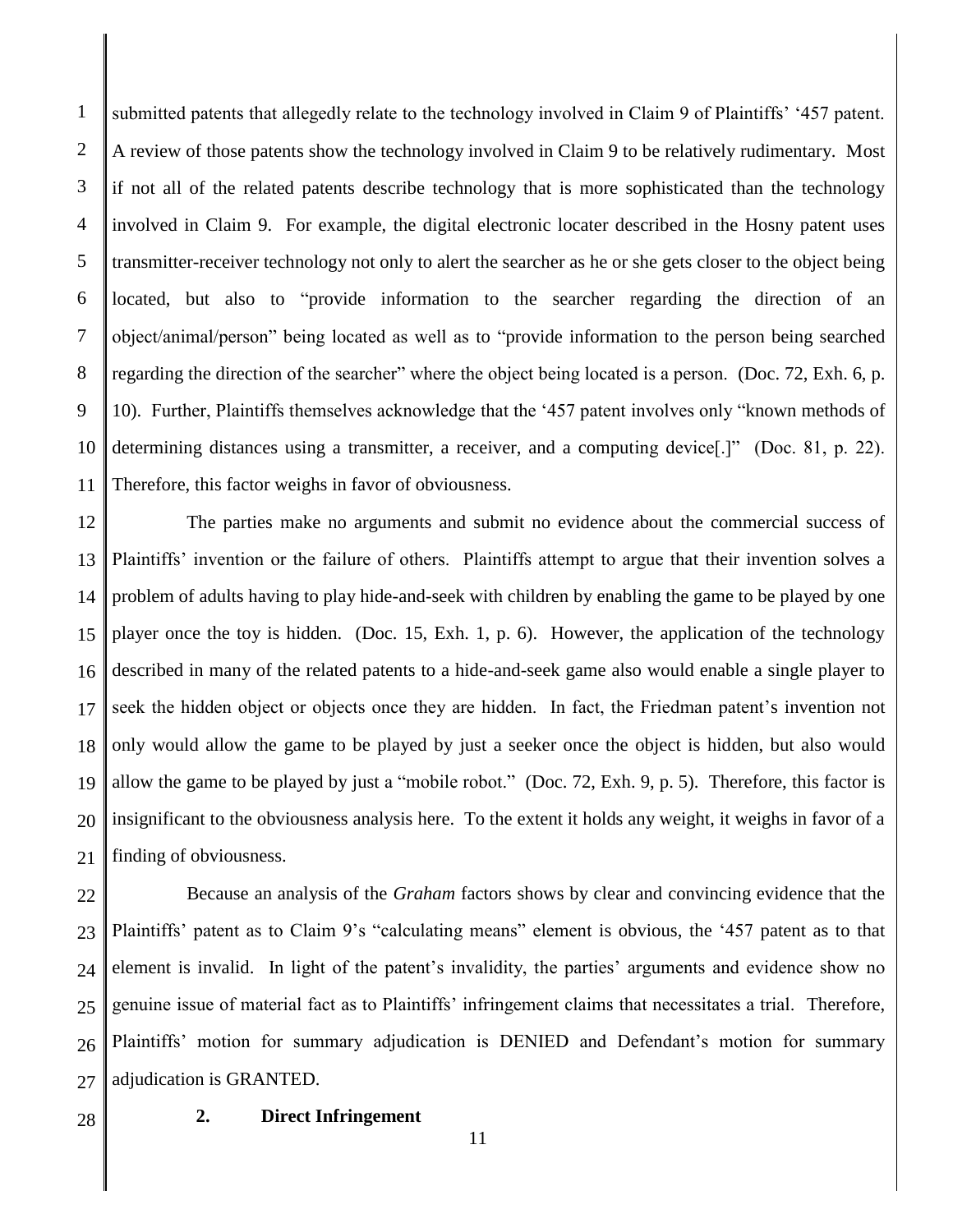Defendant as a matter of law does not infringe on Plaintiffs' patent as to the "calculating means" element of Claim 9 because Plaintiffs' patent as to that element is invalid. However, even if Plaintiffs' patent as to the "calculating means" element is valid, Plaintiffs nonetheless fail to show that Defendant's product infringes upon it.

5 6 7 8 9 10 11 12 13 14 15 "[L]iteral infringement requires a showing that every limitation of at least one claim 'reads on' or covers the accused device[.]" *Veritas Operating Corp. v. Microsoft Corp*., 562 F. Supp. 2d 1141, 1154-55 (W.D. Wash. 2008) (citing *SmithKline Diagnostics, Inc. v. Helena Labs. Corp*., 859 F.2d 878, 889 (Fed. Cir. 1988)). "To establish literal infringement, every limitation set forth in a claim must be found in an accused product, exactly." *Southwall Techs., Inc. v. Cardinal IG Co*., 54 F.3d 1570, 1575 (Fed. Cir. 1995); *see also*, *Lantech, Inc. v. Keip Mach. Co*., 32 F.3d 542, 547 (Fed. Cir. 1994) ("For literal infringement, each limitation of the claim must be met by the accused device exactly, any deviation from the claim precluding a finding of infringement."). "Accordingly, a claim cannot be literally infringed if any claim element or limitation is missing entirely from the accused product." *Veritas*, 562 F. Supp. 2d at 1155 (citing *London v. Carson Pirie Scott & Co*., 946 F.2d 1534, 1539 (Fed. Cir. 1991).

16 17 18 19 20 21 22 23 24 25 26 27 Infringement under the doctrine of equivalents requires "that the fact finder determine whether differences between particular elements of the accused device and the asserted claims are insubstantial." *Cybor Corp. v. FAS Technologies, Inc*., 138 F.3d 1448, 1467 (Fed. Cir. 1998) (citing *Warner–Jenkinson Co. v. Hilton Davis Chem. Co*., 117 S.Ct. 1040, 1054, (1997)); *see also*, *Alpex Computer Corp. v. Nintendo Co. Ltd*., 102 F.3d 1214, 1222 (Fed. Cir. 1996) ("Under § 112, the concern is whether the accused device, which performs the claimed function, has the same or an equivalent structure as the structure described in the specification corresponding to the claim's means. Under the doctrine of equivalents, on the other hand, the question is whether the accused device is only insubstantially different than the claimed device.") (internal citations omitted). "What constitutes equivalency must be determined against the context of the patent, the prior art, and the particular circumstances of the case." *Graver Tank & Mfg. Co. v. Linde Air Products Co*., 339 U.S. 605, 609 (1950).

28

1

2

3

4

As discussed above, the element of Claim 9 at issue here is a function limitation whereby a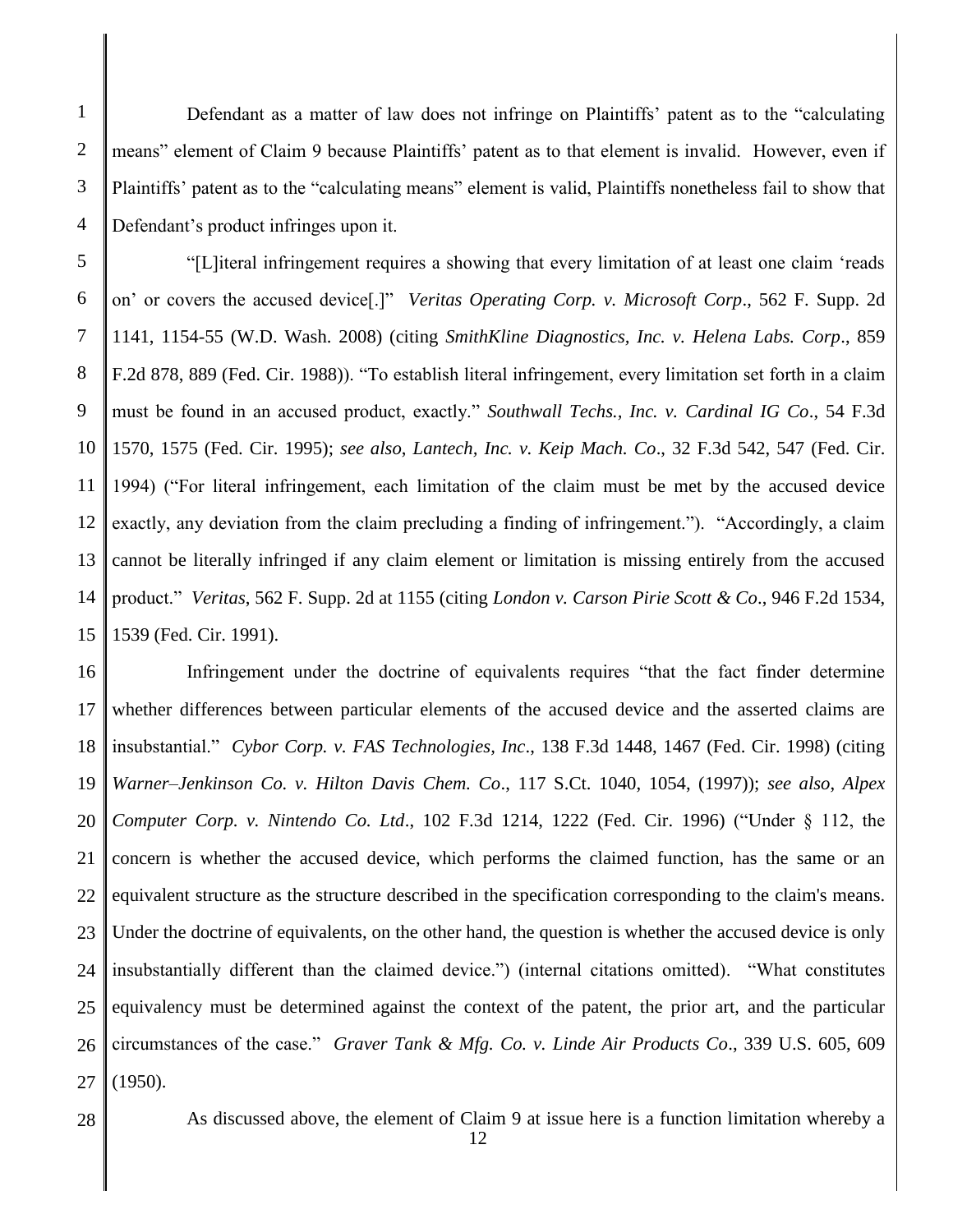1 2 3 4 5 6 7 8 9 10 11 12 13 14 15 16 17 18 19 20 21 22 23 device determines a first distance between a receiver and a transmitter, a subsequent distance between the receiver and a transmitter, and whether the second distance is greater or less than said first distance. Defendant's Care Bear Doll, however, uses transmitter-receiver technology to determine whether the receiver is within a predetermined distance of the transmitter. (Doc. 80, Exh. A, p. 9). Unlike the function described in Claim 9, Defendant's toy cannot and does not determine whether a subsequent distance between the transmitter and the receiver is greater or less than an initial distance between the transmitter and the receiver unless the receiver moves across one of two boundaries of the predetermined distances. (Doc. 80, Exh. A, pp. 15-16) ("The voice messages do not appear to have any correlation to the distance the Finder is from the Secret Bear as long as the Finder is greater than 20 feet from the Secret Bear […] The voice messages and the light blink rate do not appear to have any correlation to the distance the Finder is from the Secret Bear as long as the Finder is within the 3 to 20 feet range from the Secret Bear."). In fact, this function of Defendant's toy seems similar, if not identical, to the function described in Claims 1, 2, and 3 of the Lebensfeld patent, which Plaintiffs name as a cited reference in their '457 patent. As discussed above, the Lebensfeld patent also relates to a hide-and-seek game using wireless transmitter-receiver technology where "the wireless receiver receives and compares the transmitted signal with a threshold level to determine whether or not the second portable game element has been brought closer than the predetermined distance from said first hidden game element." By contrast, Claim 9 of the '457 patent makes no use of and has nothing to do with predetermined distances. Whereas Defendant's toy and the Lebensfeld patent allow the user to locate the hidden object by alerting the user when the user crosses a boundary of predetermined distance from the object, Plaintiffs' patent allows the user to locate the hidden object by informing the user whether the user has moved closer to or farther away from the hidden object whenever the user moves.

24 25 26 Therefore, Defendant's Care Bear toy does not literally infringe on and has substantial differences in function from Claim 9 of Plaintiffs' patent even if Plaintiffs held a valid patent to Claim 9.

27

28

# **3. Motion to Amend**

Plaintiffs also seek leave from the Court to amend the operative complaint. However,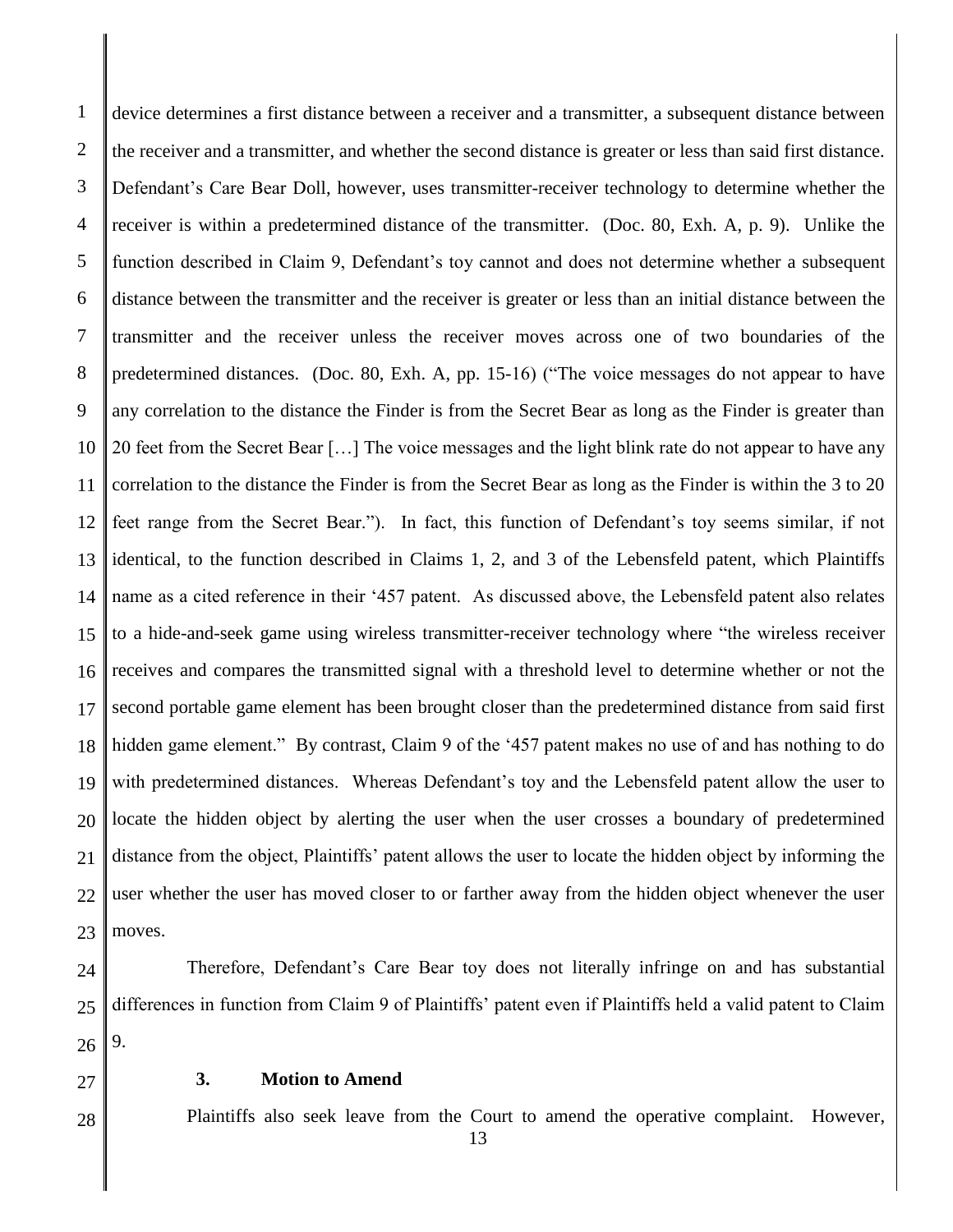Plaintiffs fail to show that their proposed amendment meets the federal standard for obtaining discretionary leave to amend.

3 4 5 6 7 8 9 10 11 "It is settled that the grant of leave to amend the pleadings pursuant to Rule 15(a) is within the discretion of the trial court." *Zenith Radio Corp. v. Hazeltine Research, Inc*., 401 U.S. 321, 330 (1971) (citing *Foman v. Davis*, 371 U.S. 178, 182 (1962)). Federal procedure states that leave to amend shall be freely given "when justice so requires." Fed. R. Civ. P. 15(a). "In the absence of any apparent or declared reason—such as undue delay, bad faith or dilatory motive on the part of the movant, repeated failure to cure deficiencies by amendments previously allowed, undue prejudice to the opposing party by virtue of allowance of the amendment, futility of amendment, etc.—the leave sought should, as the rules require, be 'freely given.'" *Foman*, 371 U.S. at 182. District courts may not "outright refus[e] to grant the leave without any justifying reason appearing for the denial." *Id*.

12 13 14 15 16 As discussed above, the operative complaint does not allege that Defendants directly infringed Claim 1 of Plaintiffs' '457 patent, but Plaintiffs move for summary judgment as to direct infringement of Claims 1 and 9. In their motion to amend the complaint, Plaintiffs state that they seek leave to file a second amended complaint "primarily to clarify the Court's confusion as to why Claim No. 1 was included in Plaintiff's Motion for Summary Judgment." (Doc. 87, p. 2).

17 18 19 20 21 22 Counsel misrepresents the nature, extent, and purpose of the proposed amendment to the Court. The Proposed Second Amended Complaint shows that counsel seeks to add not only direct infringement claims as to Claim 1 but also direct infringement claims as to each of the fifteen Claims contained in the '457 patent as well as a cause of action for inducement of infringement as to each of the fifteen Claims contained in the '457 patent under 35 U.S.C. § 271(b) and a cause of action for contributory infringement under 35 U.S.C. § 271(c). (Doc. 87, Exh. A, pp. 9-13).

23

1

2

# **i. Prejudice to Opposing Party**

24 25 26 27 28 '"Undue prejudice' means substantial prejudice or substantial negative effect[.]" *SAES Getters S.p.A. v. Aeronex, Inc*., 219 F. Supp. 2d 1081, 1086 (S.D. Cal. 2002). "[T]he Ninth Circuit has found such substantial prejudice where the claims sought to be added 'would have greatly altered the nature of the litigation and would have required defendants to have undertaken, at a late hour, an entirely new course of defense.'" *Id*. (quoting *Morongo Band of Mission Indians v. Rose*, 893 F.2d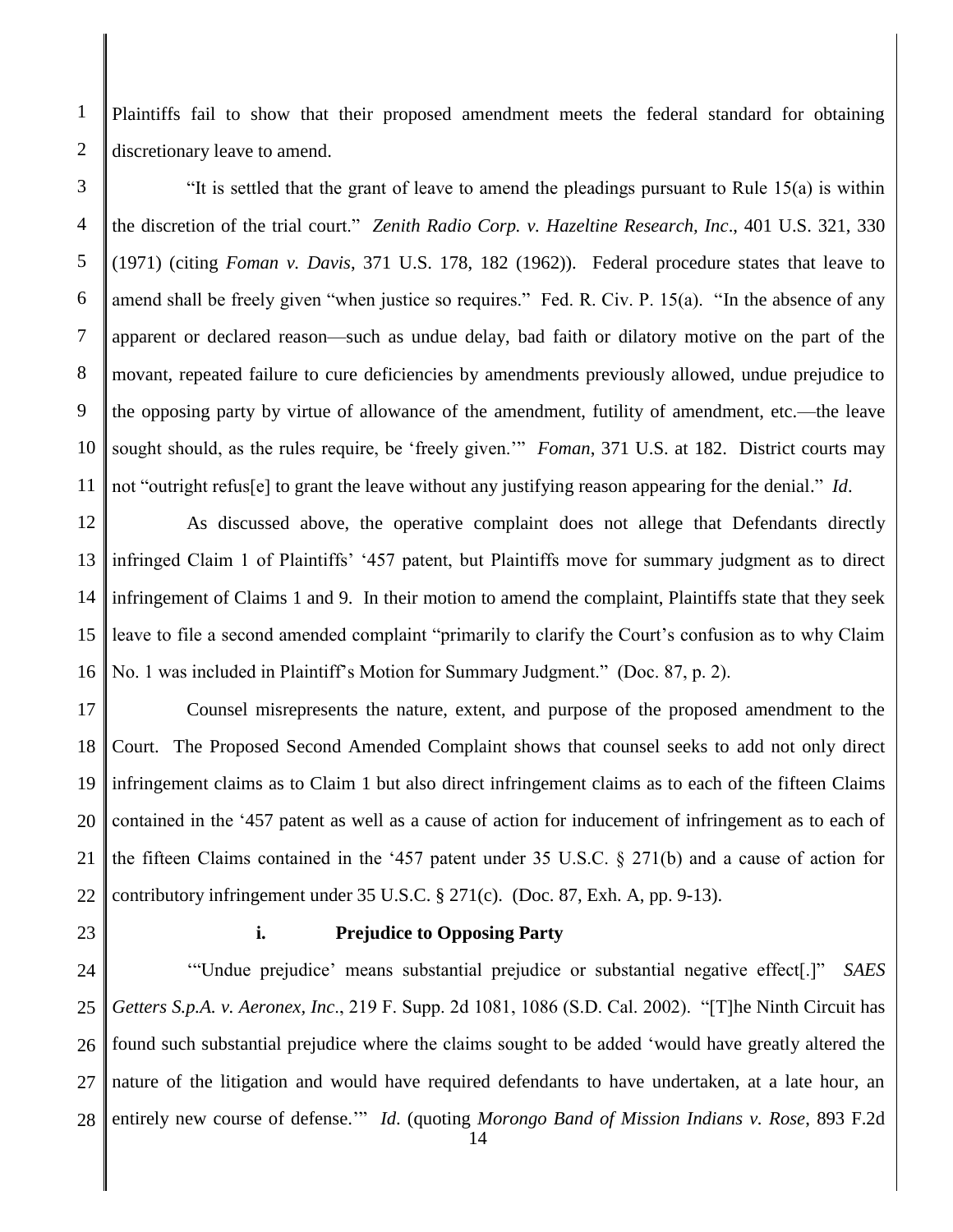1074, 1079 (9th Cir. 1990). "[T]he resulting prejudice to the opposing party is by far the most important and most common reason for upholding a district court's decision to deny leave to amend." *In re Circuit Breaker Litig*., 175 F.R.D. 547, 551 (C.D. Cal. 1997) (citing *Missouri Hous. Dev. Comm'n v. Brice*, 919 F.2d 1306, 1316 (8th Cir. 1990); *Jackson v. Bank of Hawaii*, 902 F.2d 1385, 1387 (9th Cir. 1990); *Howey v. United States*, 481 F.2d 1187, 1190 (9th Cir. 1973)).

10 11 Plaintiffs argue that Defendant would not be prejudiced by the amendment. According to Plaintiffs, the amendment would not result in prejudice to Defendant because "[s]ince the outset of this case, Plaintiffs have pled that there are issues relating to Jakks having directly infringed, either literally or under the doctrine of equivalents, and continuing to directly infringe on Patent No. '457." (Doc. 87, p. 7). However, as discussed above, the Proposed Second Amended Complaint adds two entirely new causes of action that are not direct infringement and require substantively different analyses.

12 13 14 15 16 17 18 19 20 21 22 23 Plaintiffs further argue that "it is patently evident that Jakks will not suffer undue prejudice from the filing of Plaintiffs' Second Amended Complaint because … the specific elements of each claim are listed in the First Amended Complaint, Proposed Second Amended Complaint AND specifically laid out in Plaintiffs' Motion for Summary Judgment[.]" Counsel again misstates the facts before the Court. The first amended complaint and Plaintiffs' summary judgment filings only discuss direct infringement as to no more than two of the Claims in the '457 patent. Nowhere in the operative complaint or in the summary judgment filings does either party mention or analyze inducement of infringement, contributory infringement, or direct infringement as to the remaining thirteen Claims in the '457 patent. Plaintiffs' arguments as to a complaint that was never filed are meritless. Further, "[t]he prejudice to the opposing party is greater where the tardy amendment will require a reopening of discovery." *C.F. v. Capistrano Unified Sch. Dist*., 656 F. Supp. 2d 1190, 1199 (C.D. Cal. 2009) *aff'd sub nom., C.F. ex rel. Farnan v. Capistrano Unified Sch. Dist*., 654 F.3d 975 (9th Cir. 2011).

24 25 26 27 28 Because this amendment would result in "substantial negative effect" to Defendant by substantially expanding the issues in this litigation and requiring Defendant to undertake a new course to defense to address thirteen additional Claims and two entirely new causes of action at this late hour, granting Plaintiffs' motion to amend would unduly prejudice Defendant. *SAES*, 219 F. Supp. 2d at 1086. This factor weighs heavily against granting Plaintiffs' motion. *In re Circuit Breaker Litig*., 175

1

2

3

4

5

6

7

8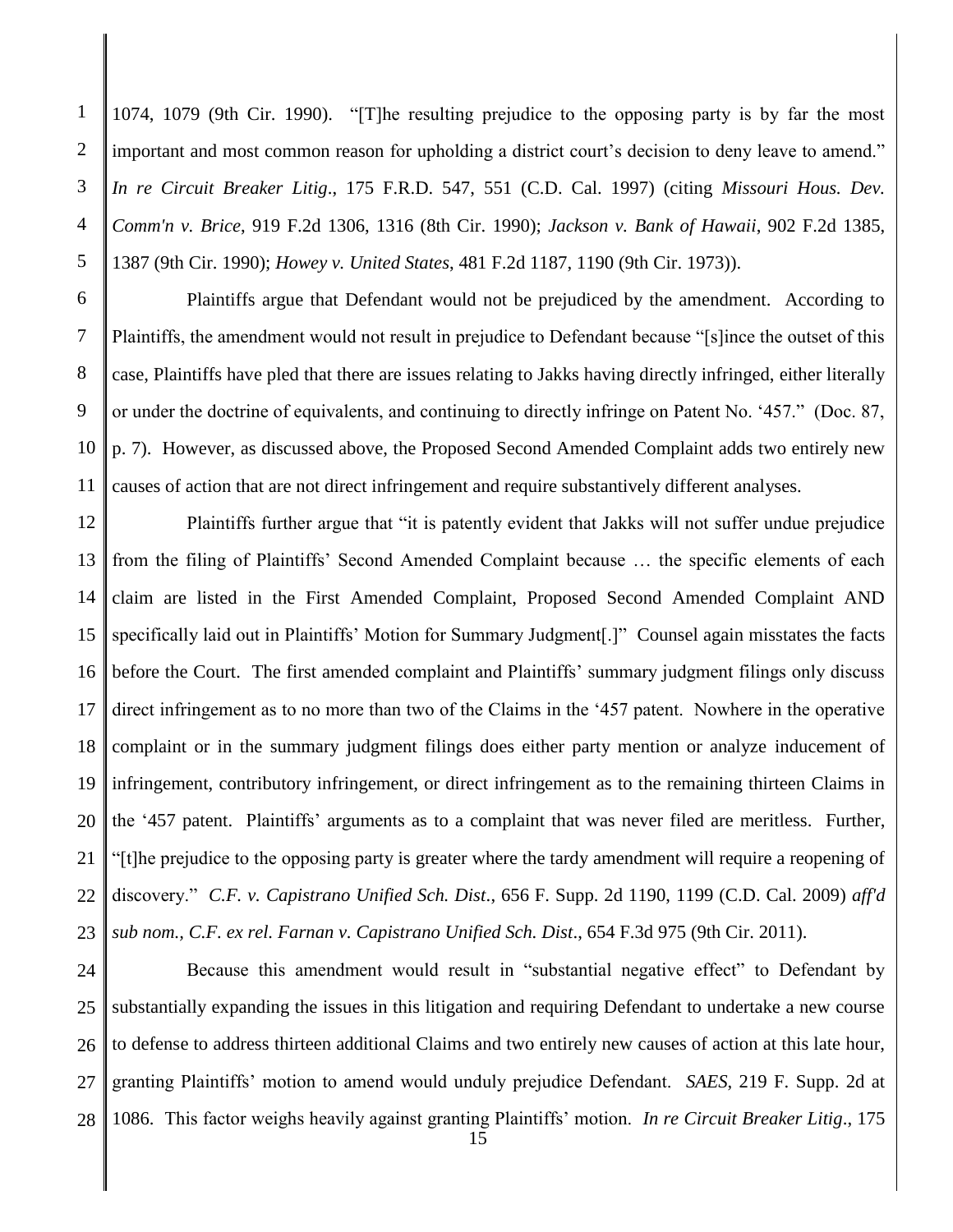F.R.D. at 551.

1

2

3

4

# **ii. Futility**

Even if Plaintiffs actually seek to amend the operative complaint only to include a direct infringement claim as to Claim 1 of the '457 patent as Plaintiffs' motion suggests, the amendment would be futile.

6 7 8 9 10 11 12 13 "A motion for leave to amend may be denied if it appears to be futile or legally insufficient." *Miller v. Rykoff-Sexton, Inc*., 845 F.2d 209, 214 (9th Cir. 1988) (citing *Gabrielson v. Montgomery Ward & Co.*, 785 F.2d 762, 766 (9th Cir. 1986)). "[A] proposed amendment is futile only if no set of facts can be proved under the amendment to the pleadings that would constitute a valid and sufficient claim or defense." *Id*. (citing *Baker v. Pacific Far East Lines, Inc*., 451 F.Supp. 84, 89 (N.D. Cal. 1978); *see generally*, 3 J. Moore, Moore's Federal Practice ¶ 15.08[4] (2d ed. 1974) (stating that the proper test to be applied when determining the legal sufficiency of a proposed amendment is identical to the one used when considering the sufficiency of a pleading challenged under Rule  $12(b)(6)$ .

Amending the operative complaint to include direct infringement allegations as to Claim 1 of the '457 patent is futile because Plaintiffs cannot overcome the obviousness of Claim 1 or Defendant's non-infringement of Claim 1.

17 18 19 20 21 22 23 Claim 1, like Claim 9, lends itself to ready interpretation by lay judges. *Phillips*, 415 F.3d at 1314. Claim 1 discloses, in substantial part, "[a] method for playing an enhanced hide and seek game … comprising the steps of … determining a first distance between said seeker unit and said transmitter unit; determining a second distance between said seeker unit and said transmitter unit; comparing said second distance to said first distance to determine a change in distance and whether said second distance is great or less than said first distance; [and] communicating a game message from said seeker unit to the game participant regarding said change in distance[.]" (Doc. 15, Exh. 1, p. 10).

24 25 26 27 28 Prior art patents currently before the Court render Claim 1 obvious if not duplicative. The Friedman patent discloses locating an object through a homing system where a device "generat[es] an internal representation of the distance between the receiving means and the selected module[,] … compar[es] subsequent representations of the distances, [and] indicat[es] to the user whether the distance is increasing or decreasing continuously as the mobile module is moved[.]" (Doc. 72, Exh. 9,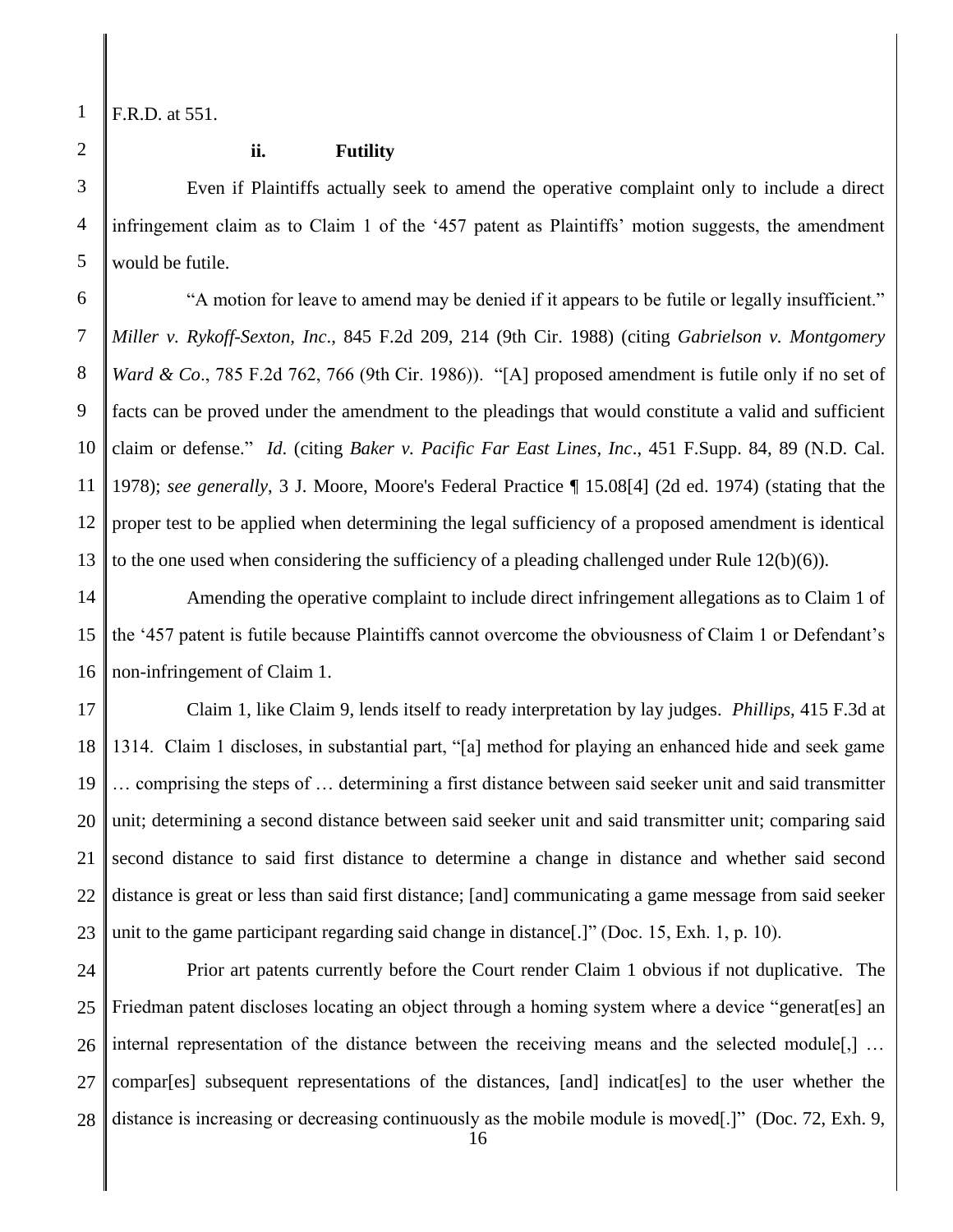2 3 4 5 6 7 8 9 p. 5). The Hosny patent discloses "[a]n apparatus for locating an object/animal/person within a vast area, comprising a portable transmitter unit carried by the searcher or locator and an object/animal mounted or person carried receiver unit … wherein said receiver unit audio and visual alerting means intensity increases as the searcher comes closer to an object/animal/person … being located." (Doc. 72, Exh. 6, pp. 13-14). These patents on their face cover the invention described in Claim 1. Further, as discussed above, related prior art patents describe technology that is generally more sophisticated than, but at least as sophisticated as, the technology involved in Claim 1 of the '457 patent. No set of facts that would render Claim 1 of Plaintiffs' patent non-obvious. In fact, the submission of additional related prior art patents only would render Claim 1 more, not less, obvious.

10 11 12 13 14 15 16 17 18 19 20 21 22 23 Like Claim 9, Claim 1 also is not subject to direct infringement by Defendant's Care Bear doll through either literal infringement or the doctrine of equivalents. The above analysis of Claim 9's non-infringement applies to Claim 1 as well. Unlike the invention described in Claim 1, Defendant's toy cannot and does not determine whether a subsequent distance between the transmitter and the receiver is greater or less than an initial distance between the transmitter and the receiver unless the receiver moves across one of two boundaries of the predetermined distances. (Doc. 80, Exh. A, pp. 15-16). By contrast, Claim 1 of the '457 patent makes no use of and has nothing to do with predetermined distances. Whereas Defendant's toy and the Lebensfeld patent allow the user to locate the hidden object by alerting the user when the user crosses a boundary of predetermined distance from the object, Claim 9 and Claim 1 of Plaintiffs' patent allow the user to locate the hidden object by informing the user whether the user has moved closer to or farther away from the hidden object whenever the user moves. Therefore, no set of facts could be proved to constitute a valid and sufficient claim that Defendant's Care Bear toy literally or by doctrine of equivalents infringes on Claim 1 of Plaintiffs' patent even if Plaintiffs held a valid patent to Claim 1.

24

1

# **iii. Other Factors**

25 26 27 28 Under *Forman*, districts courts also may consider undue delay and dilatory motive by the moving party in assessing motions to amend. *Foman*, 371 U.S. at 182. Here, Plaintiffs seek to file a nearly completely new operative complaint some two years after filing their original complaint, after the parties engaged in discovery and fully briefed the summary judgment proceeding from both sides,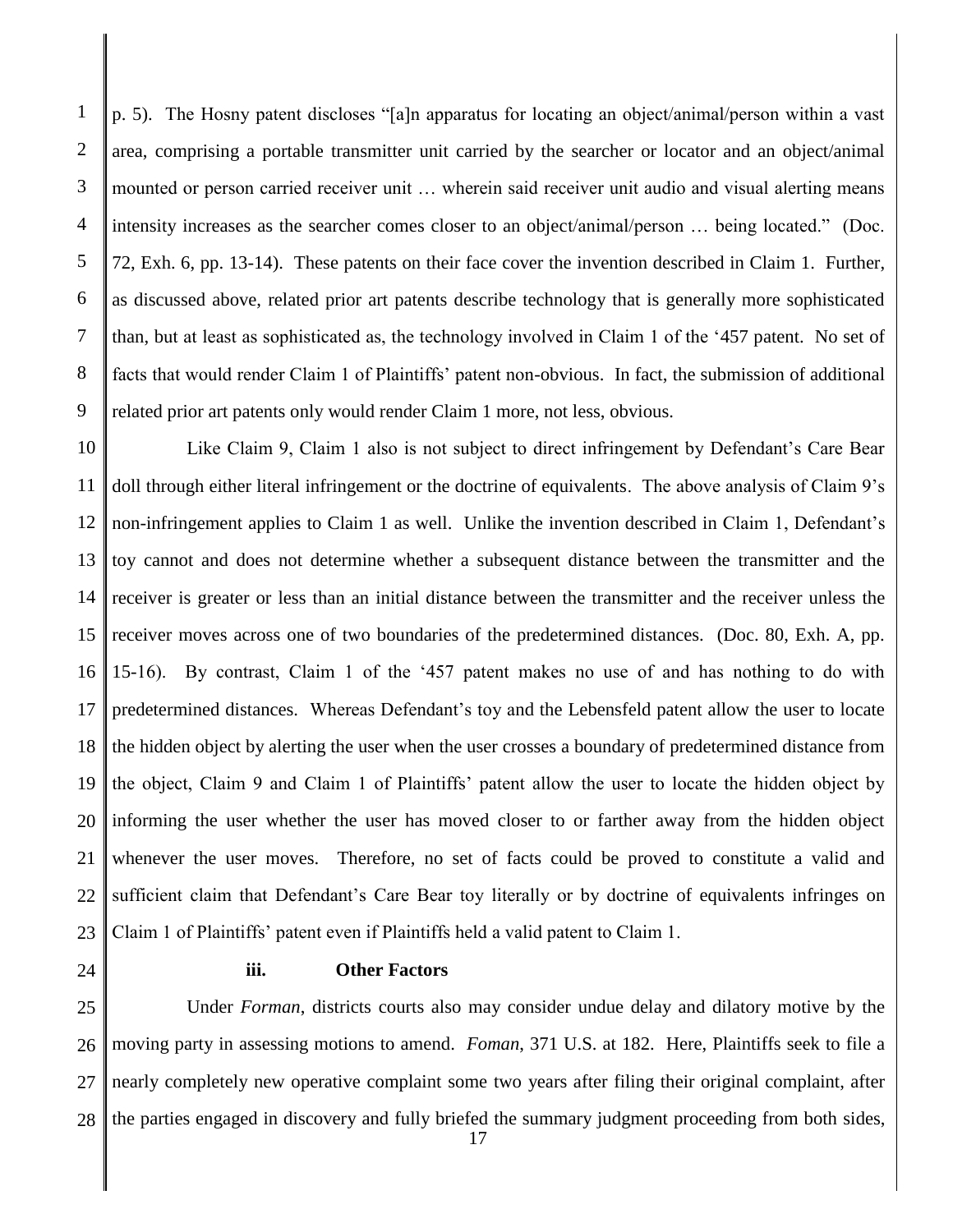and after this Court was well into adjudication of the summary judgment proceedings. "[T]he delay of nearly two years [after filing the original complaint], while not alone enough to support denial, is nevertheless relevant." *Morongo*, 893 F.2d at 1079 (citing *Loehr v. Ventura County Community College Dist*., 743 F.2d 1310, 1319–20 (9th Cir. 1984)).

10 11 In addition to the *Forman* factors stated above, "it is appropriate for the court to consider judicial economy and the most expeditious way to dispose of the merits of the litigation." *Dussouy v. Gulf Coast Inv. Corp*., 660 F.2d 594, 598 (5th Cir. 1981) (citing *Zenith Radio v. Hazeltine Research*, 401 U.S. 321, 329 (1971)). This concern is especially pertinent here, as this Court routinely advises counsel and parties that "[j]udges in the Eastern District of California carry the heaviest caseload in the nation, and this Court is unable to devote inordinate time and resources to individual cases and matters." Preliminary Statement to Parties and Counsel, *supra*.

12 13 14 Moreoever, while Plaintiffs do not exhibit a dilatory motive in seeking to amend their complaint, they also offer no explanation, other than counsel's admitted negligence, for their delay in filing their motion to amend.

15 16 17 18 19 Because allowing Plaintiffs to submit their Proposed Second Amended Complaint would result in undue prejudice to Defendant, cause undue delay, and is contrary to judicial economy, and because allowing Plaintiffs to amend their complaint to include direct infringement allegations as to Claim 1 would be futile, Plaintiffs' motion for leave to amend the operative complaint is DENIED WITH PREJUDICE.

20 21

22

23

24

25

28

1

2

3

4

5

6

7

8

9

# **CONCLUSION AND ORDER**

- For the reasons discussed above, this Court:
- 1. DENIES Plaintiffs Conte and Reichman's motion for summary judgment as to the causes of action in the first amended complaint;
	- 2. GRANTS Defendant Jakks' motion for summary judgment as to the causes of action in the first amended complaint;
- 26 27 3. DENIES WITH PREJUDICE Plaintiffs Conte and Reichman's motion for leave to amend the first amended complaint;
	- 4. ORDERS the Clerk of Court to enter judgment pursuant to Fed. R. Civ. P. 54(b) in favor of